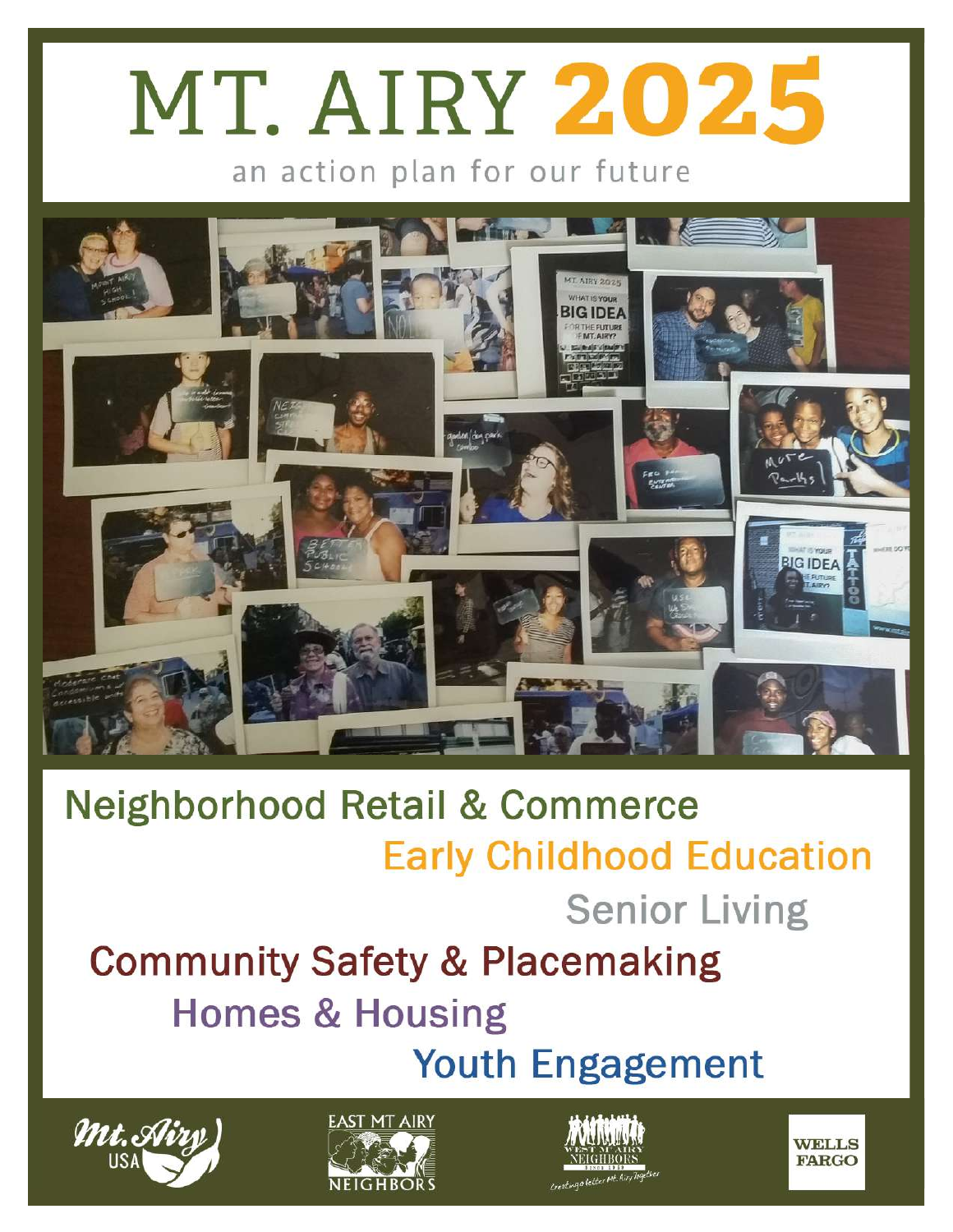#### **MT. AIRY 2025**

#### **NEIGHBORHOOD RETAIL & COMMERCE**

Façade Improvement • Communications & Marketing • Commercial Corridors

While the Mt. Airy 2025 study area has over 11,300 residents who participate in the labor force, it has only 2,200 jobs, primarily in nursing, education, and retail. Mt. Airy is chiefly a bedroom community, so the main economic development concerns are in adding to the range and quality of retail goods and services available in the neighborhood. As of 2016, there are 144 retail businesses located within Mt. Airy.



### 2025 STRATEGIES:

1. Convene a Neighborhood Retail Task Force and recruit additional partners.

2. Diversify range of goods & services in Mt. Airy that meet the everyday needs of Mt. Airy residents.

3. Upgrade conditions on commercial corridors: 6300–6700 blocks of Germantown Avenue and Chew Avenue.

4. Improve neighborhood infrastructure along commercial corridors and surrounding residential areas including parking and pedestrian environments.

5. Supported and facilitate expanded entrepreneurship.







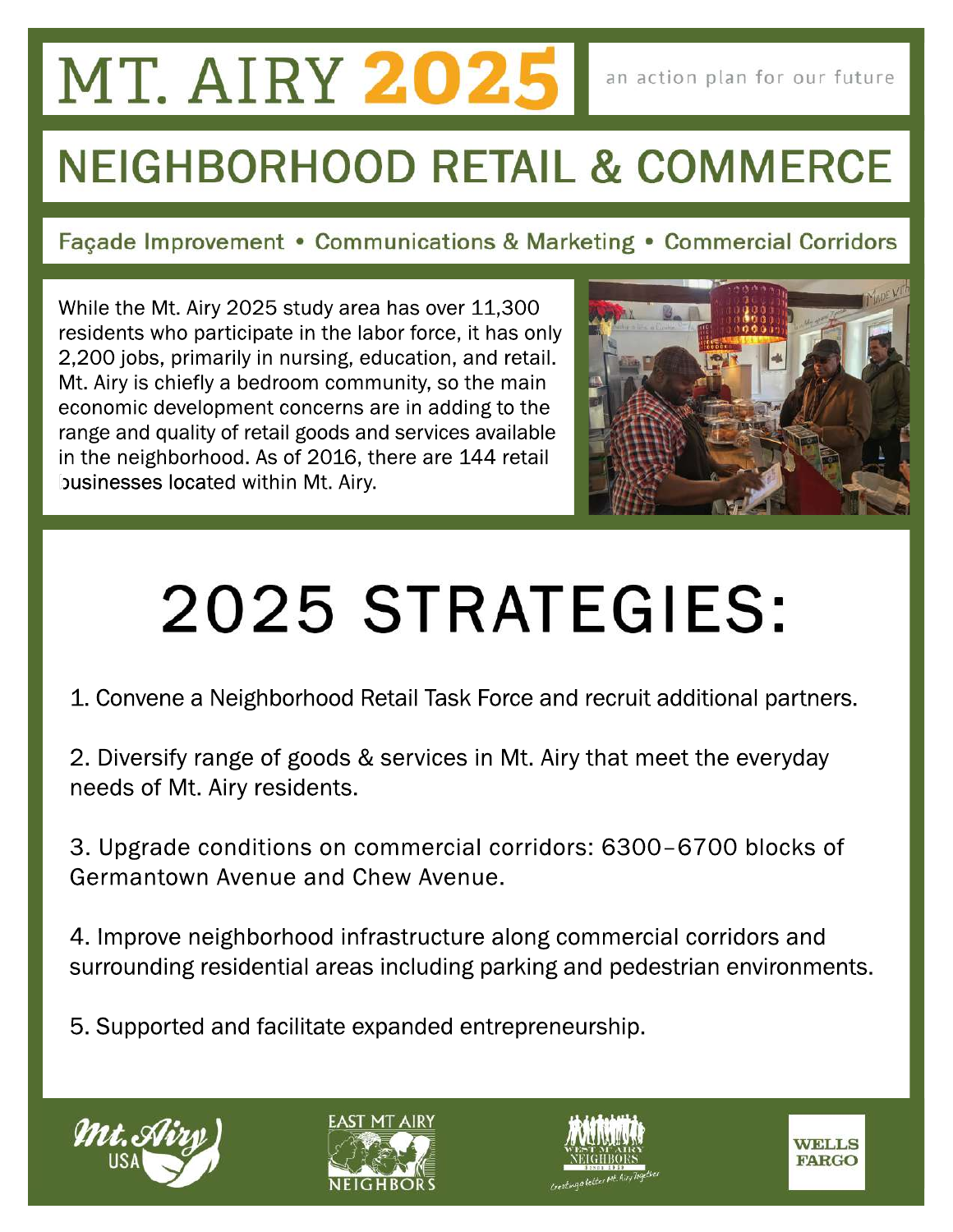### MT. AIRY 2025 an action plan for our future **EARLY CHILDHOOD EDUCATION**

#### Literacy • Daycare • Mentoring • Tutoring

Improving neighborhood schools, both in terms of quality of education and in general perception, is a top priority action item. Mt. Airy USA partnered with East Mt. Airy Neighbors and West Mt. Airy Neighbors to form the Mt. Airy Schools Coalition. While there are plenty of spots available at local preschools and daycare facilities, there is a shortage of high-quality centers as defined by the Keystone STARS rating system. Mt. Airy 2025 calls for the vital need to improve the quality of early childhood education opportunities so that children are ready to successfully transition from preschool to kindergarten.



## 2025 STRATEGIES:

- 1. Continue activities outlined under Mt. Airy Schools Coalition Strategic Plan.
- 2. Convene an Early Childhood Education Task Force and recruit additional partners.
- 3. Determine needs of early childhood learning system in Mt. Airy target area.
- 4. Turn existing connections between early childhood and elementary schools into a network.
- 5. Build peer-to-peer network in target area.
- 6. Create special interest coalition to advocate for additional resources and to empower parents affected by the lack of quality early education services.







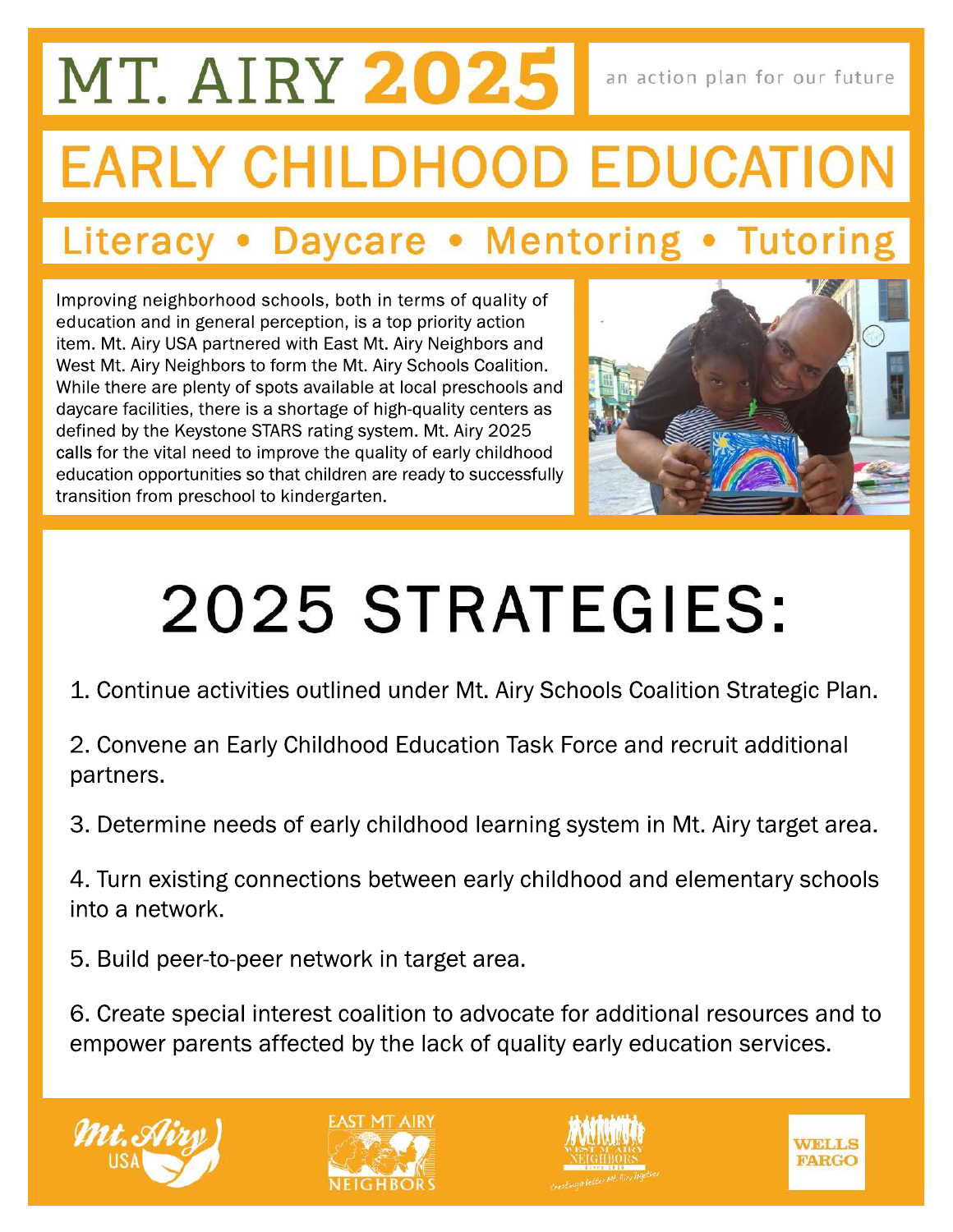## **MT. AIRY 2025** an action plan for our future

Healthcare • Housing • Mobility • Transportation • Volunteering

From 2000 to 2013, older adults that are near retirement age (55 to 64 years old) experienced the biggest population increase in the study area. The percentage of retired individuals in Mt. Airy is likely to increase rapidly in the next five to ten years. The four strategies detailed here focus on identifying the resources currently available to seniors and creating a sustainable approach to providing effective care.



## 2025 STRATEGIES:

1. Research the needs of seniors and provide the mechanism to deliver these services through a Senior Hub.

2. Develop an online marketplace to match housing needs with surplus space in homes occupied by seniors.

3. Research the needs of seniors and build a hub reflective of these needs.

4. Expand and publicize residential options for seniors, assisting seniors maintain and/or modify their current homes, and advocate for the construction of new housing units that meet the needs of the growing senior population.







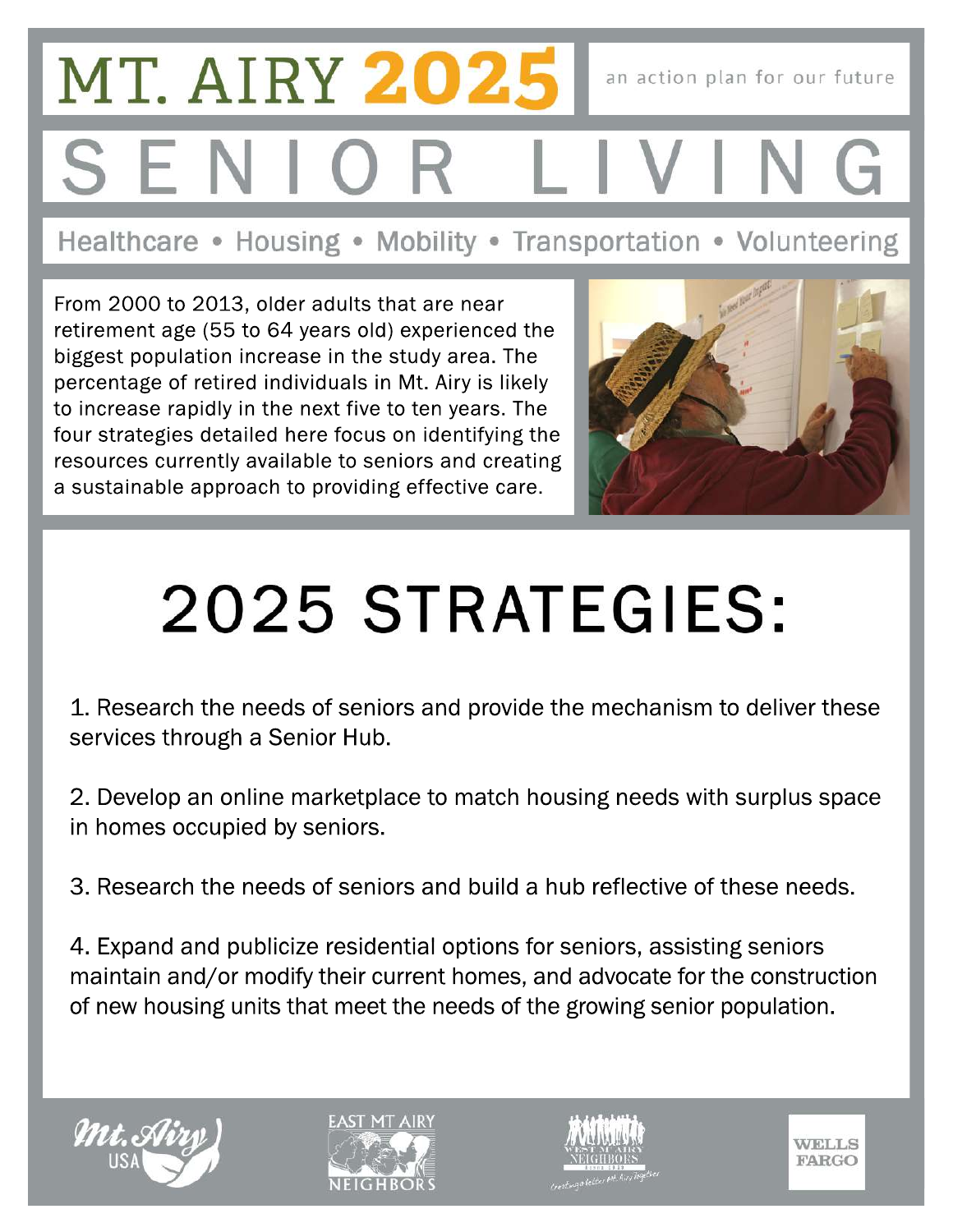### **MT. AIRY 2025**

#### **COMMUNITY SAFETY AND PLACEMAKING**

#### Arts Partnerships • Community Programming • Volunteering • Infrastructure

The Resident Survey results indicated that while most residents are satisfied with living in Mt. Airy, they have deep concerns regarding community safety. The top response to the question, "What are the things that you like least about living in this community?" was "safety in the community." In addition to crime, public safety concern is related to pedestrian, bicyclist, and motorist safety. The three strategies detailed here focus on improving coordination among residents, police officers, civic organizations, city officials, and private businesses to address public safety issues in Mt. Airy.



### 2025 STRATEGIES:

1. Convene a Community Safety & Placemaking Task Force.

2. Facilitate the creation of community programming leading to stronger community bonds to increase the "eyes and ears" in the community.

3. Expand existing community safety structures to ensure full neighborhood coverage.







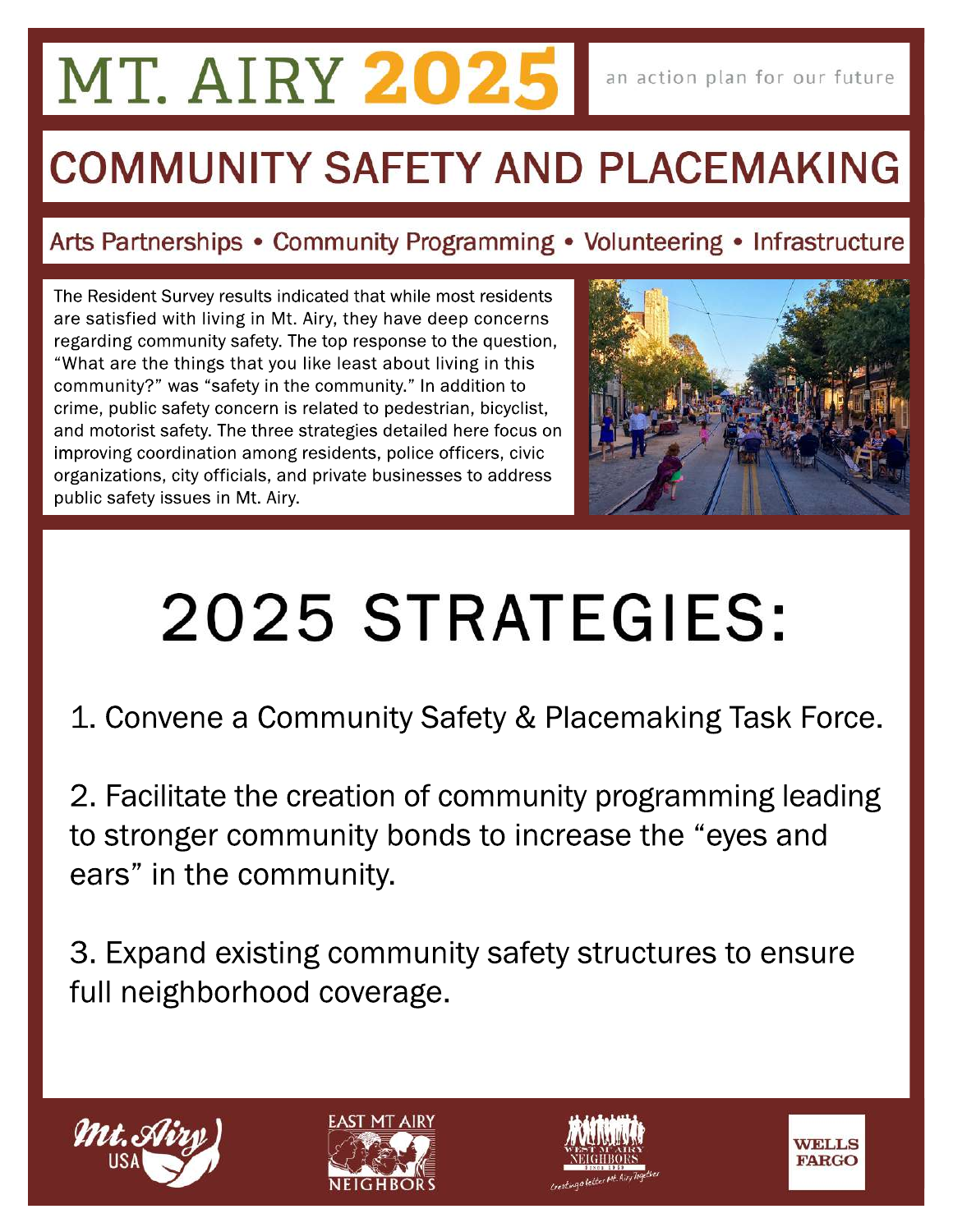#### **MT. AIRY 202.** an action plan for our future HOMES AND HOUSING

#### Housing Counseling • Financial Literacy • Handling Hardships (Foreclosure)

The housing stock in Mt. Airy is considered one of its greatest assets. In the Resident Survey, nearly 60% of the respondents said their "house or apartment" is the best thing about living in Mt. Airy-far surpassing all other answers. Despite signs of a strong residential market in certain sections of the neighborhood, there are ongoing concerns with home foreclosures, absentee landlords, and deferred maintenance. In order to preserve the legacy of inclusion and diversity that Mt. Airy identifies as a defining characteristic, a comprehensive strategy must be implemented to expand housing options for all its residents and to improve the quality of older housing stock.



### 2025 STRATEGIES:

1. Create development plan/model for focus area; look for ways to maintain housing affordability within the neighborhood by engaging key block residents, political leadership, and City agencies, and prepare recommendations on redevelopment scenarios.

2. Educate and support prospective and current homeowners.

3. Participate in city, regional, and state level policy discussions and programs involving housing.

4. Manage the flow of housing production and rehabilitation in the neighborhood to preserve diversity and affordability; work with local partners and residents to create a plan for rehabilitation of old homes and new infill housing development on specific blocks of the neighborhood.